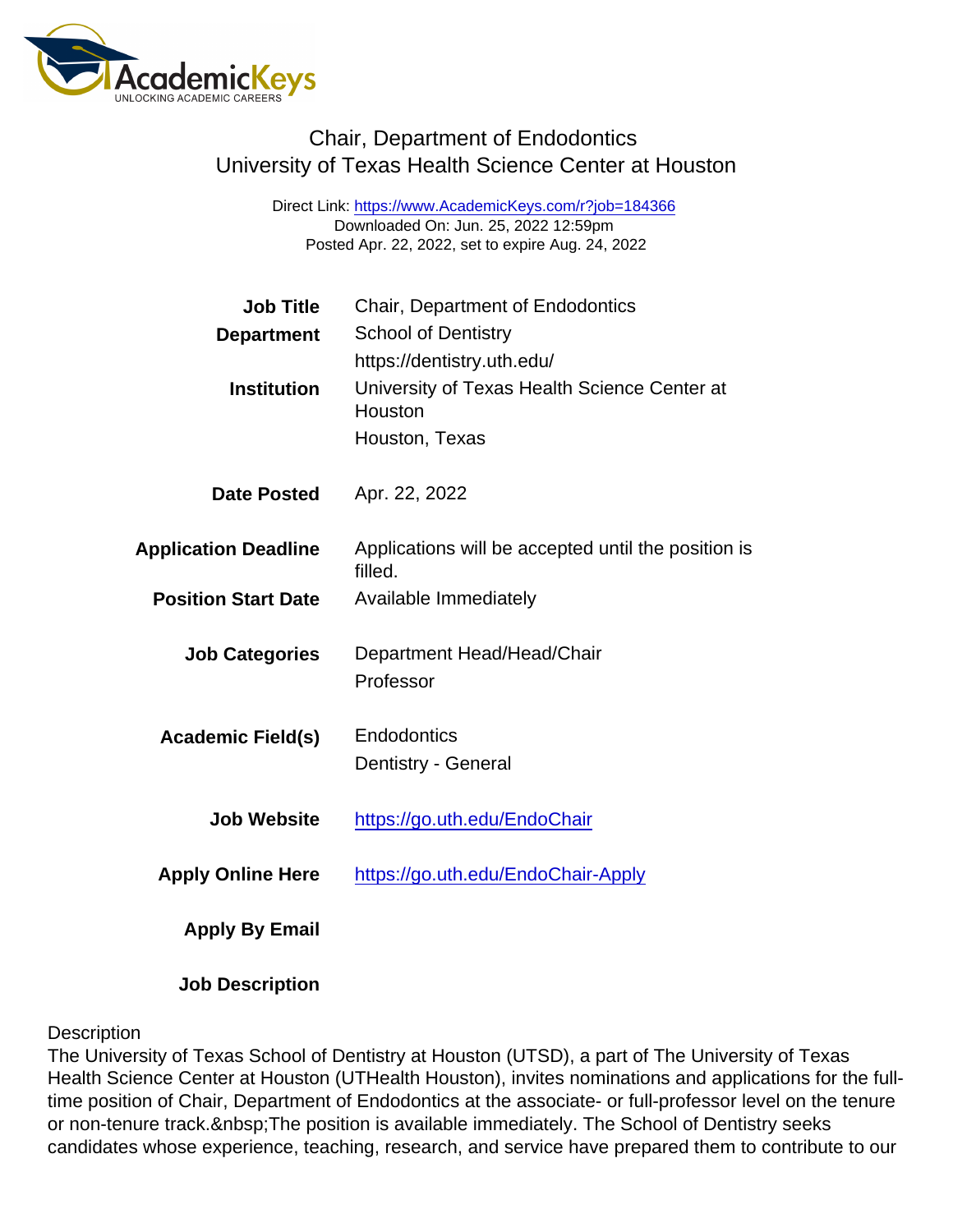Direct Link: <https://www.AcademicKeys.com/r?job=184366> Downloaded On: Jun. 25, 2022 12:59pm Posted Apr. 22, 2022, set to expire Aug. 24, 2022

commitment to excellence in dental education. Learn more at Go.uth.edu/EndoChair. The School of & nbsp; Dentistry & rsquo; s mission is & Idquo; to improve human health by providing highquality education, patient care, service and research in oral health for Texas, the nation and the world. & rdquo; The Chair is an integral part of the School of Dentistry & rsquo; s administrative team and will provide innovative leadership and advocacy in key areas of predoctoral and postdoctoral education, patient care and research and promote an environment of inclusion and respect for students, faculty and staff. The department has three critical areas of responsibility: predoctoral education in endodontics, the Advanced Education Program in Endodontics, and research. The Chair will provide vision, focus and mentorship to further develop a dynamic and growing department, and will identify, cultivate and pursue internal and external partnerships that lead to collaborative opportunities. Other duties will include administrative responsibilities, such as departmental planning and budgeting, staffing and supervision; and departmental representation to the School of Dentistry, UTHealth Houston and the community. The Chair of Endodontics will also have the opportunity for faculty practice, and applicants must be eligible for full or faculty licensure in Texas. & nbsp; This position reports to the Dean of the School of Dentistry. Requirements

DDS/DMD or equivalent degree, advanced training in Endodontics, plus experience in the field. Board certification in Endodontics is preferred, however candidates with eligibility for board certification will be considered;

demonstrated record of teaching, academic leadership, successful research, and/or involvement in dental education;

credentials meriting appointment to the rank of associate or full professor on the tenure or non-tenure track;

minimum of five years administrative supervisory experience;

effective communication skills; and,

demonstrated experience working effectively in a diverse environment.

Academic rank and salary will be commensurate with qualifications and experience. UTHealth Houston is committed to providing equal opportunity in all employment-related activities without regard to race, color, religion, sex, sexual orientation, national origin, age, disability, genetic information, gender identity or expression, veteran status or any other basis prohibited by law or university policy. Reasonable accommodation, based on disability or religious observances, will be considered in accordance with applicable law and UTHealth Houston policy. The University maintains affirmative action programs with respect to women, minorities, individuals with disabilities, and eligible veterans in accordance with applicable law.

UTSD has a strong commitment to diversity, equity and inclusion in all areas and strongly encourages applications from underrepresented groups. The school seeks candidates in all roles who are willing to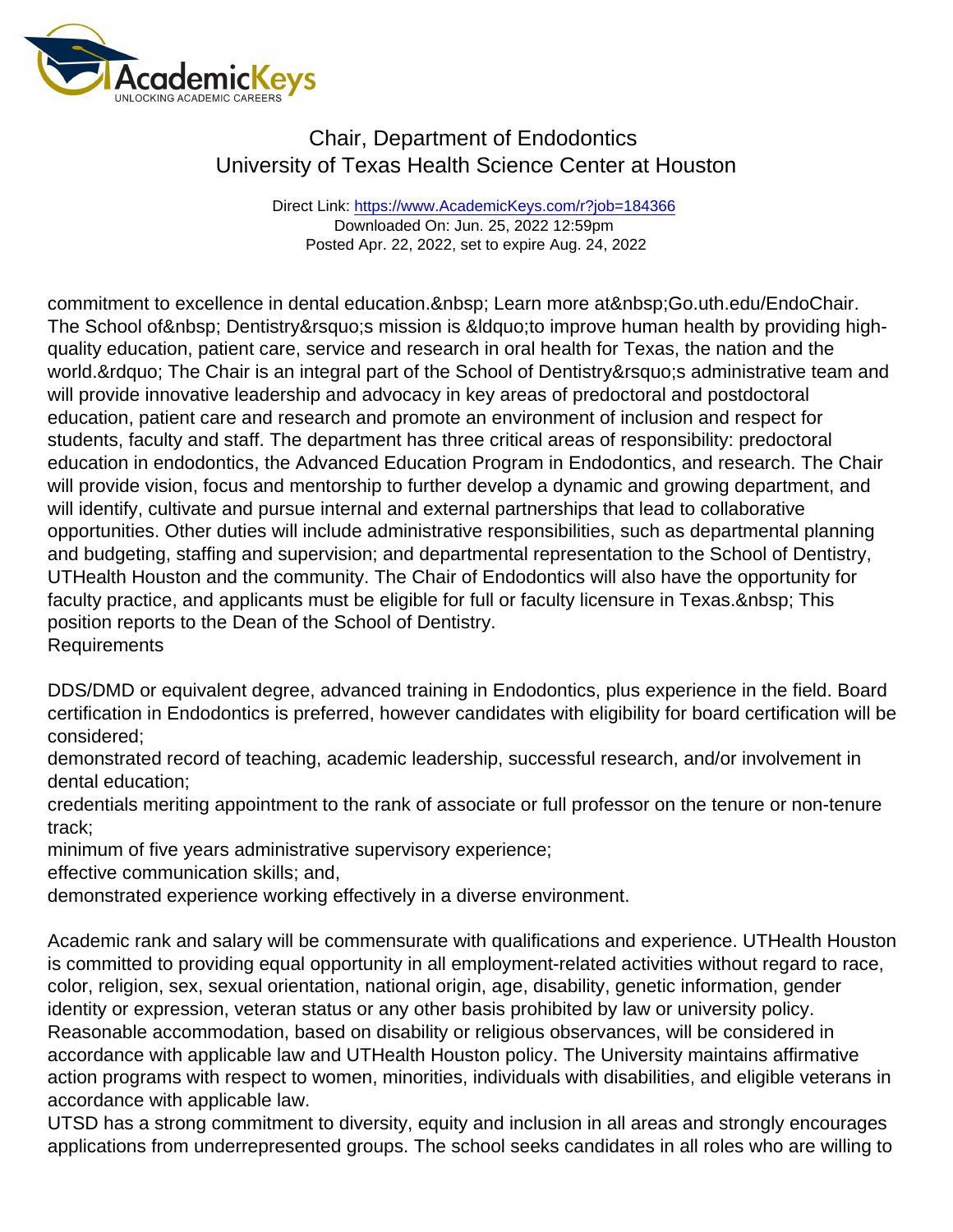Direct Link: <https://www.AcademicKeys.com/r?job=184366> Downloaded On: Jun. 25, 2022 12:59pm Posted Apr. 22, 2022, set to expire Aug. 24, 2022

contribute to our mission and vision, and promote interdisciplinary perspectives, intercultural understanding and service to the community.

This is a security-sensitive position and thereby subject to Texas Education Code #51.215. A background check and drug screening will be required for the final candidate. For more information, visit dentistry.uth.edu or Go.uth.edu/EndoChair.

Instructions to Applicants

The application and supporting documents (CV, statement of teaching/research interests, and names and contact information of three references) must be submitted online at Go.uth.edu/EndoChair-Apply

Confidential inquiries may be directed to:

Ms. Auco Dang, Director of AdministrationUTHealth Houston School of Dentistry7500 Cambridge St., Suite 6350Houston, TX 77054Auco.Dang@uth.tmc.edu

Applicant Deadline

Applications will be accepted until the position is filled.

#### EEO/AA Policy

UTHealth Houston is committed to providing equal opportunity in all employment-related activities without regard to race, color, religion, sex, sexual orientation, national origin, age, disability, genetic information, gender identity or expression, veteran status or any other basis prohibited by law or university policy. Reasonable accommodation, based on disability or religious observances, will be considered in accordance with applicable law and UTHealth Houston policy. The University maintains affirmative action programs with respect to women, minorities, individuals with disabilities, and eligible veterans in accordance with applicable law.

Contact Information

Please reference Academickeys in your cover letter when applying for or inquiring about this job announcement.

Contact Auco Dang School of Dentistry University of Texas Health Science Center at **Houston** 7500 Cambridge Street, Suite 6350